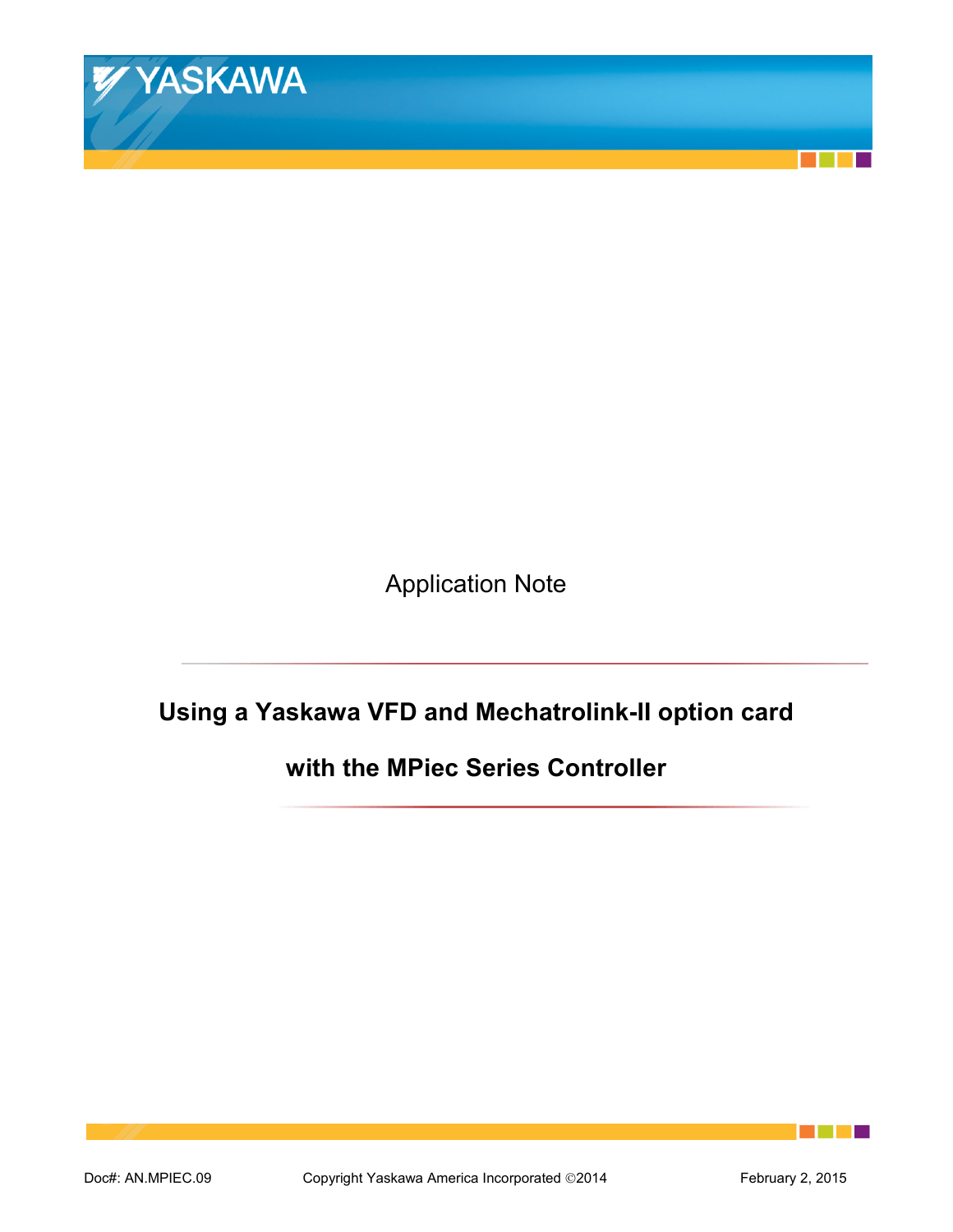

Title: Using a Yaskawa VFD and Mechatrolink-II option card with the MPiec Series Controller

# **Contents**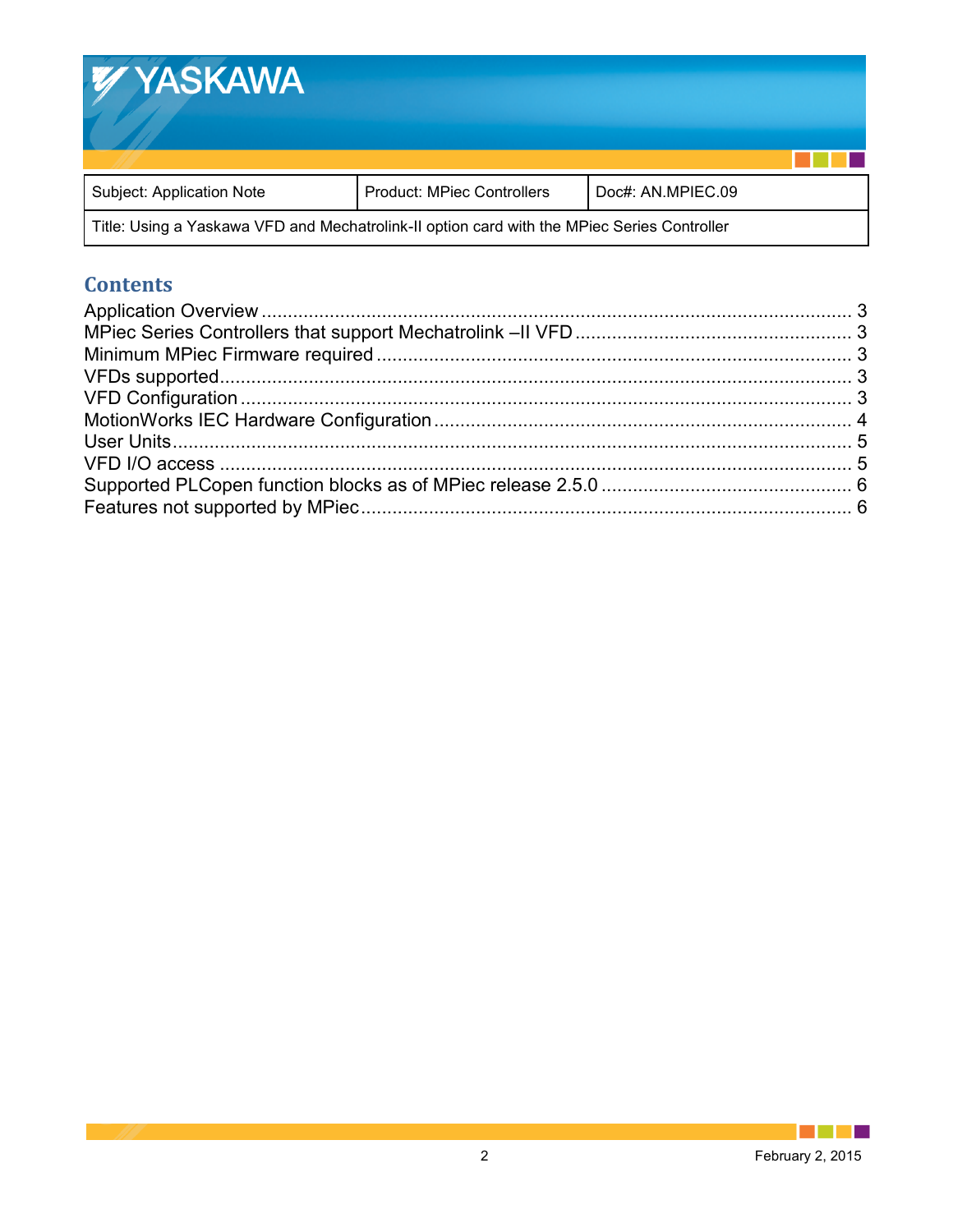| <b>WYASKAWA</b>                                                                             |                                   |                   |  |
|---------------------------------------------------------------------------------------------|-----------------------------------|-------------------|--|
| Subject: Application Note                                                                   | <b>Product: MPiec Controllers</b> | Doc#: AN.MPIEC.09 |  |
| Title: Using a Yaskawa VFD and Mechatrolink-II option card with the MPiec Series Controller |                                   |                   |  |

# **Application Overview**

This application note describes basic requirements and how to configure a Yaskawa A1000 or V1000 to work with MP2300Siec or MP2310iec controllers using a Mechatrolink communications card. Limited support via Mechatrolink is provided.

# **MPiec Series Controllers that support Mechatrolink –II VFD**

MP2300Siec MP2310iec

# **Minimum MPiec Firmware required**

Version 2.0.0.255

#### **VFDs supported**

A1000: firmware VSA901014 and up V1000: firmware VSV901016 and up

# **VFD Configuration**

Refer to the manual YASKAWA AC Drive-V1000 Option MECHATROLINK-II Installation Manual Type SI-T3/V [TOBP C730600 49] on **www.yaskawa.com**.

Select rows from Section 6, MECHATROLINK Option Drive Parameters are reprinted below and describe the V1000 parameters that must be configured when using the Mechatrolink interface.

| Prm     | <b>Name</b>                | <b>Description</b>                                | <b>Default</b> | <b>Required Value</b><br>for<br><b>Mechatrolink</b><br><b>Operation</b> |
|---------|----------------------------|---------------------------------------------------|----------------|-------------------------------------------------------------------------|
| $b1-01$ | <b>Frequency Reference</b> | Selects the frequency reference input source.     |                | 3                                                                       |
|         | Selection                  | 0: Operator - Digital preset speed d1-01 to d1-17 |                |                                                                         |
|         |                            | 1: Terminals - Analog input terminal A1 or A2     |                |                                                                         |
|         |                            | 2: MEMOBUS communications                         |                |                                                                         |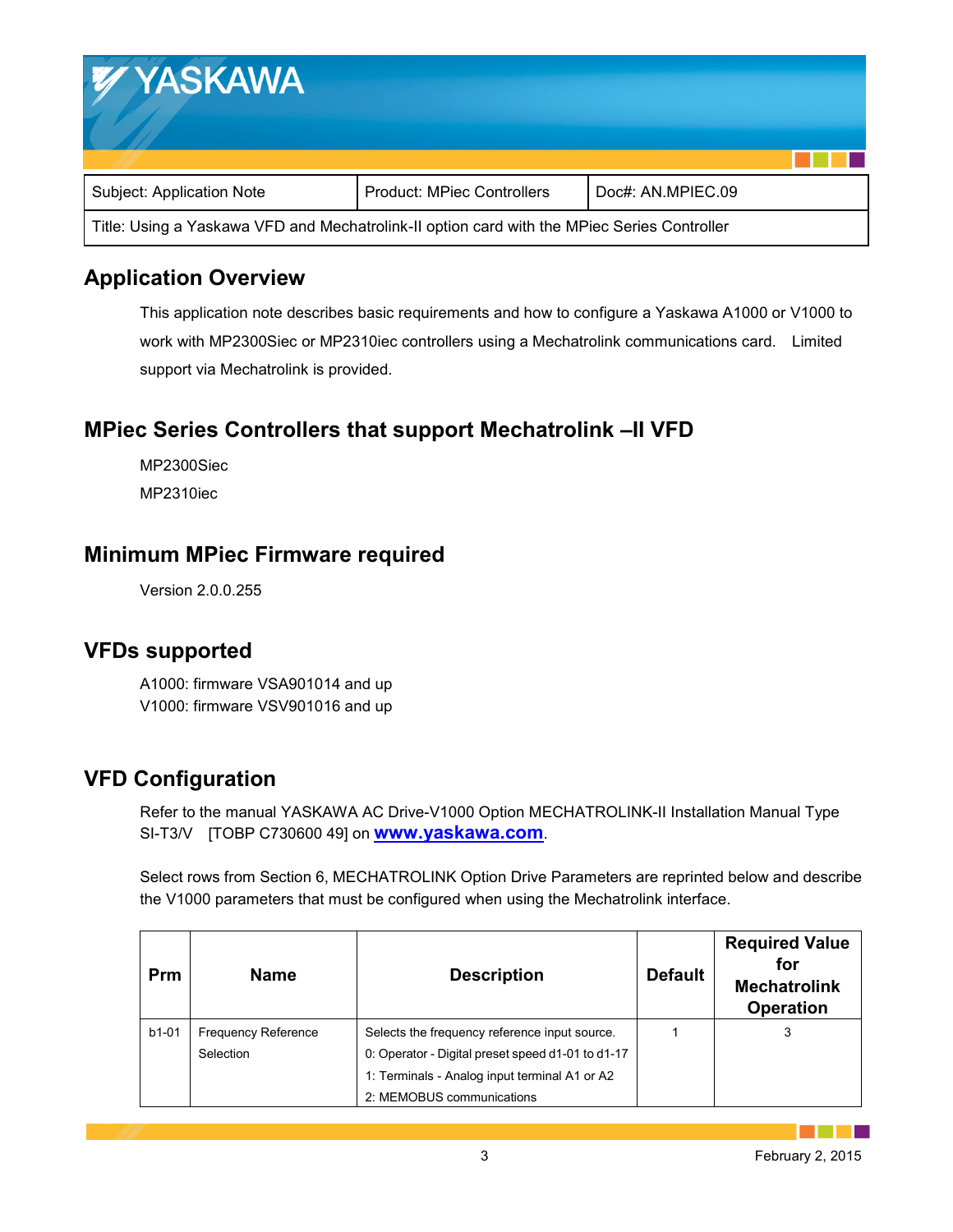

Title: Using a Yaskawa VFD and Mechatrolink-II option card with the MPiec Series Controller

|         |                              | 3: Option PCB                                  |          |                          |
|---------|------------------------------|------------------------------------------------|----------|--------------------------|
|         |                              | 4: Pulse Input (Terminal RP)                   |          |                          |
| $b1-02$ | <b>Run Command Selection</b> | Selects the run command input source.          |          | 3                        |
|         |                              | 0: Operator - RUN and STOP keys on the digital |          |                          |
|         |                              | operator                                       |          |                          |
|         |                              | 1: Digital input terminals                     |          |                          |
|         |                              | 2: MEMOBUS communications                      |          |                          |
|         |                              | 3: Option PCB                                  |          |                          |
| F6-20   | <b>MECHATROLINK Station</b>  | 20 to 3FH                                      | 21       | Must not be zero, must   |
|         | Address                      |                                                |          | be unique with all other |
|         |                              |                                                |          | devices on               |
|         |                              |                                                |          | Mechatrolink network     |
| F6-21   | <b>MECHATROLINK Frame</b>    | $0:32$ byte                                    | $\Omega$ | $\Omega$                 |
|         | <b>Size</b>                  | 1: 17 byte                                     |          |                          |
| F6-22   | <b>MECHATROLINK Link</b>     | $0:10$ Mbps                                    | $\Omega$ | $\Omega$                 |
|         | Speed                        | $1:4$ Mbps                                     |          |                          |

# **MotionWorks IEC Hardware Configuration**

Add a VFD as you would add any other axis to the system. The Hardware Configuration does not support editing VFD parameters.

PrmF6-20 should be set to the Node Number (in hex) plus 20hex. The formula is given below, as well as, two examples:

#### **Formula:**

Node Number (in hex) + 20hex = Prm F6-20

#### **Examples:**

- a.  $7$ hex + 20 hex = 27 hex. Prm F6-20 = 27 hex
- b. Fhex + 20 hex = 2 Fhex. Prm  $F6-20 = 2$  Fhex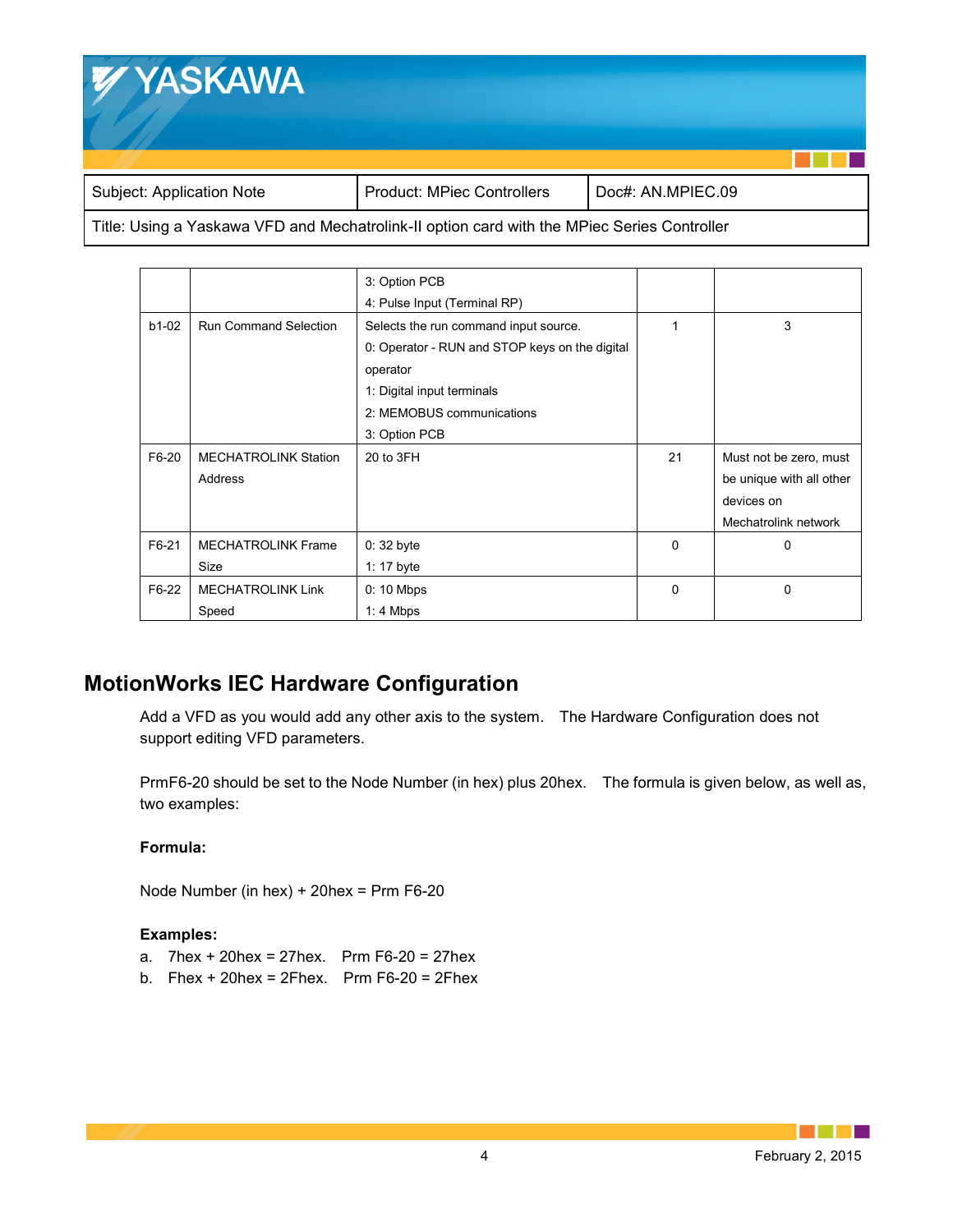

| Edit Device Tuning Online Help             |                                                |                 |                          |                       |                                                      |                        |                          |                                             |                          |
|--------------------------------------------|------------------------------------------------|-----------------|--------------------------|-----------------------|------------------------------------------------------|------------------------|--------------------------|---------------------------------------------|--------------------------|
|                                            | $100 + 100$                                    |                 |                          |                       |                                                      |                        |                          |                                             |                          |
| <b>E-3:</b> Cam Toolbox v205kh2            |                                                |                 |                          |                       |                                                      |                        |                          |                                             |                          |
| MyMachine<br>Mechatrolink-II               | Mechatrolink Set Parameters on Multiple Axes   |                 |                          |                       |                                                      |                        |                          |                                             |                          |
| <b>V</b> <sub>IV</sub> SGDV Rotary - 1     |                                                |                 |                          |                       |                                                      |                        |                          |                                             |                          |
| $\frac{1}{2}$ <sub>v</sub> SGDV Rotary - 2 |                                                |                 |                          |                       |                                                      |                        |                          |                                             |                          |
| " V1000 - 7                                | <b>Communication Type</b>                      | Mechatrolink II |                          |                       | MECHATROLINK                                         |                        |                          |                                             |                          |
| V Virtual Axis - 26                        |                                                |                 |                          |                       |                                                      |                        |                          |                                             |                          |
| $-V$ Virtual Axis - 27                     | Communication Cycle (ms)                       | 2.0             | $\cdot$                  |                       |                                                      |                        |                          |                                             |                          |
| <b>dia TCP/IP Settings</b>                 |                                                |                 |                          |                       |                                                      |                        |                          |                                             |                          |
|                                            |                                                |                 |                          |                       |                                                      |                        |                          |                                             |                          |
| <b>P</b> EtherNet/IP                       | <b>Maximum Retries</b>                         | $\blacksquare$  |                          |                       |                                                      |                        |                          |                                             |                          |
| <b>Modbus/TCP</b>                          |                                                |                 |                          |                       |                                                      |                        |                          |                                             |                          |
| $\approx 10-01$                            | Alam Format for Sigma III<br>and higher drives | 3 digit         |                          |                       |                                                      |                        |                          |                                             |                          |
| Fixternal Encoder - 21                     |                                                |                 |                          |                       |                                                      |                        |                          |                                             |                          |
|                                            |                                                |                 |                          | <b>Add New Device</b> |                                                      |                        |                          |                                             |                          |
|                                            | Part<br>Node #                                 |                 | Node Type                | Task                  | <b>Add Device</b>                                    |                        |                          |                                             |                          |
|                                            | 1 SGDV Rotary                                  |                 | Axis                     | Monitor               |                                                      |                        |                          |                                             |                          |
|                                            | 2 SGDV Rotary                                  |                 | Axis                     | Monitor               | <b>Select Device</b>                                 |                        |                          |                                             |                          |
|                                            | 26 Virtual Axis                                |                 | Virtual Axis             |                       | Part #                                               | Part Name              | Manufacturer Description |                                             |                          |
|                                            | 27 Virtual Axis                                |                 | <b>Virtual Axis</b>      |                       | SGDS-"12"                                            | <b>SGDS Rotary</b>     | Yaskawa                  | Sigma-III Rotary Servo Amplifier            |                          |
|                                            | 7 V1000                                        |                 | Mechatrolink Dr. Monitor |                       | SGDS-**15*                                           | SGDS Linear            | Yaskawa                  | Sigma-III Linear Servo Amplifier            |                          |
|                                            |                                                |                 |                          |                       | $CIMR-A+$                                            | A1000                  | Yaskawa                  | A1000 Inverter Drive                        |                          |
|                                            |                                                |                 |                          |                       | CIMR-V+                                              | V1000                  | Yaskawa                  | V1000 Inverter Drive                        |                          |
|                                            |                                                |                 |                          |                       | SGDH-""E+                                            | <b>SGDH Rotary</b>     | Yaskawa                  | Sigma-II Servo Amplifier with rotary motor  | $\overline{\phantom{a}}$ |
|                                            |                                                |                 |                          |                       | SimpleIO                                             | IO2310/IO2330 Yaskawa  |                          | 64 In/64 Out Sinking I/O Module             |                          |
|                                            |                                                |                 |                          |                       | ILMIIBKDI8DO4-PAC MII Bus Coupler Phoenix<br>$R7M +$ | R7MLI/O Modul M-System |                          | Remote I/O Bus Coupler<br>Remote I/O Module |                          |

#### **User Units**

User units can be configured by setting several VFD parameters. The default parameters will configure the VFD to use Hz as user units.

# **VFD I/O access**

The following Global variables will be created for Status and I/O on the VFD when saving the Hardware Configuration.